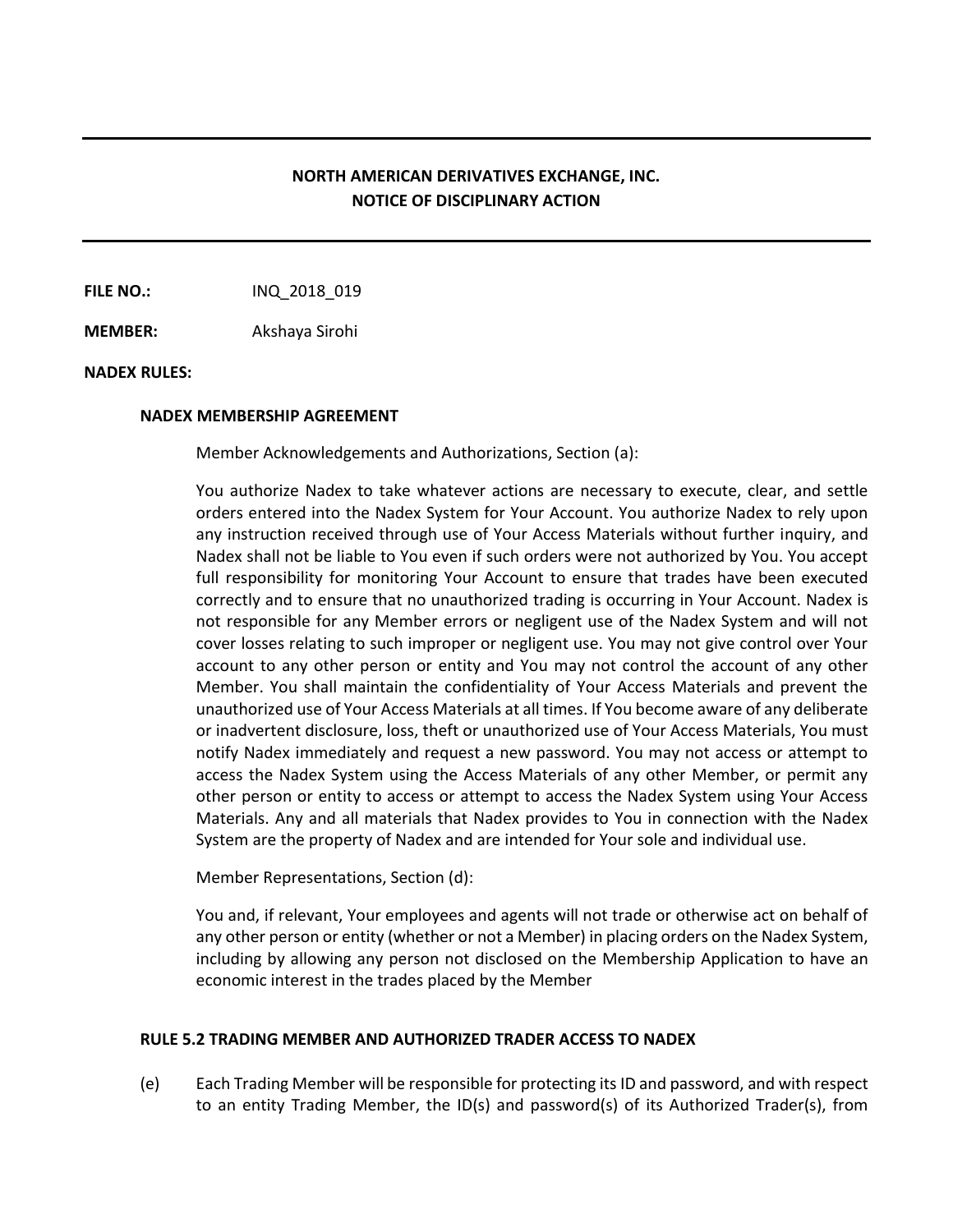improper disclosure. In addition, a Trading Member may not knowingly or negligently permit any Person not authorized by Nadex and by the Trading Member to use the ID and password to access the secure portion of the Nadex website. A Trading Member that is an entity, and its Authorized Trader(s) are prohibited from allowing any other person or entity from using these credentials to access the Nadex markets. Each Trading Member is required to immediately notify Nadex if it knows, or has reason to believe, that its ID or the ID and/or password of any Authorized Trader have been disclosed to any Person not authorized by Nadex and the Trading Member to use such ID and/or password. Under any circumstances, the Trading Member will be deemed to know that such ID and/or password have been disclosed to an unauthorized person 12 hours after any order is entered by that unauthorized person in your account.

## **RULE 3.1 TRADING MEMBERS – APPLICATIONS, CLASSIFICATIONS, AND PRIVILEGES**

(f) A Trading Member that is an individual, may not maintain and/or trade more than one Nadex account. No Authorized Trader(s), nor any officer, director, member, manager, owner, or indirect owner, of a Trading Member that is an entity may maintain a separate Nadex account and/or trade any Nadex account other than that entity's account.

### **RULE 5.19 PROHIBITED TRANSACTIONS AND ACTIVITIES**

- (g)(1) No individual Trading Member shall trade for a person or entity other than itself and no Authorized Trader of an entity Trading Member shall trade for a person or entity other than the entity Trading Member for whom that Person is an Authorized Trader.
- (g)(2) No individual or entity Trading Member may deposit funds, or allow funds to be deposited into their Nadex account from any bank account or debit card not held in the same name as their Nadex account.
- (k) No Person shall intentionally provide misleading, erroneous, or fraudulent information to Nadex on a membership application or otherwise.
- (o) No Member shall deposit funds into its Nadex account from an account which does not hold sufficient funds at the time of deposit, and at the time the deposit is presented by Nadex for payment.
- (q) No Member shall allow its settlement account balance to become negative by any means. In the event that a Member's settlement account balance becomes negative, the Member must immediately deposit additional funds to correct the deficiency. Any Member whose settlement account carries a negative balance for 30 days or more is subject to summary termination of Membership. Nadex may, in its discretion, take such other action against a Member or market participant if the circumstances warrant, subject to Rule 9.2(f) and Rule 9.6.
- **FINDINGS:** On March 8, 2018, Nadex Member Akshaya Sirohi ("Sirohi") contacted the Nadex Compliance Department to report that his Nadex account had been compromised. On March 14, 2018,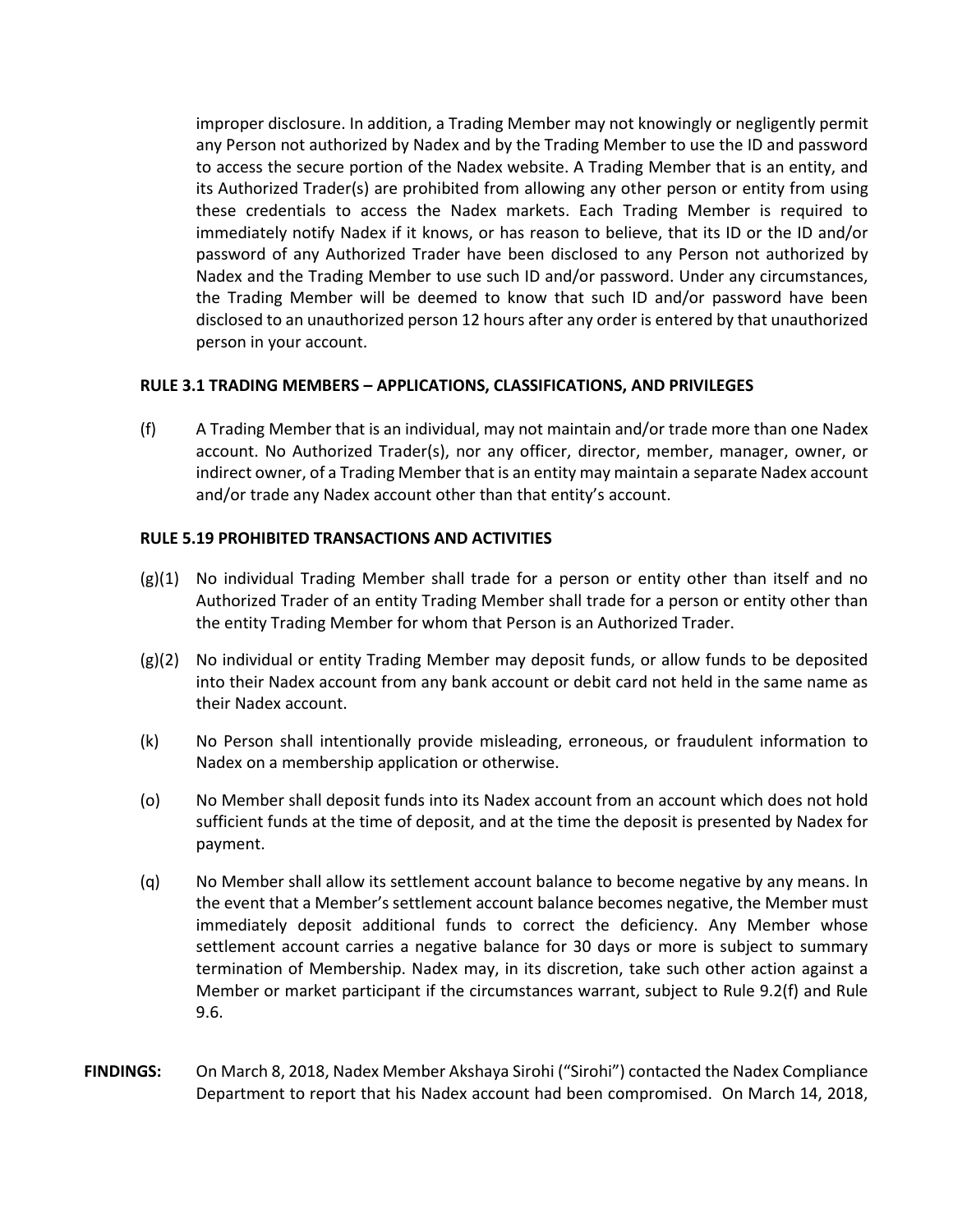in response to Nadex's fraud claim questionnaire, Sirohi admitted that he had given his friend permission to access and trade his Nadex account. In response to this representation, Sirohi was warned by Nadex Compliance that he may not have any third party access, fund or trade his Nadex account. In response, Sirohi agreed that he would be the only person accessing and trading his account going forward and also represented that he would not be accessing any other Nadex accounts.

Over the life of his Nadex account, Sirohi bounced multiple ACH deposits, which caused his Nadex account balance to become negative. While he cleared his debit balance by redepositing in July 2018, Sirohi then represented later that he had re-funded his account utilizing a debit card which was not in his name. Further, at the time Sirohi made this representation to the Exchange, he had already traded the funds deposited from a third party, thus providing a third party with an economic interest in his Nadex account. This was a repeat violation of the Nadex Rules Sirohi was warned about and agreed to follow in March 2018.

As a result, on August 6, 2018, Sirohi was notified that Nadex Compliance had opened an investigation into his account. On August 7, 2018, the Compliance Department sent Sirohi an email requesting information, among other items, regarding the source of funding in his Nadex account, banking activity related to his account, as well as information pertaining to applying for additional Nadex accounts using false information when it was discovered that he was linked to numerous other accounts in his name, as well as in the names of other third parties. Sirohi responded to this inquiry. However, in his response Sirohi provided false and misleading information to the Compliance Department relative to his banking activity, source of funding, and connection to other Nadex Members. Sirohi also provided false and misleading information regarding his actions in applying for multiple Nadex accounts using fraudulent information and in his numerous written and oral communications with Nadex.

Sirohi violated Exchange Rule 5.2(e) and the Nadex Membership Agreement, Member Acknowledgements and Authorizations, Section (a) when, by his own admission, he allowed a friend to fund and trade his account in March 2018. Sirohi also violated Nadex Rule  $5.19(g)(2)$  when he deposited funds into his Nadex account which belonged to a third party and the Nadex Membership Agreement, Member Representations, Section (d) by allowing another person to have an economic interest in his Nadex account. The Compliance Department has also concluded that Sirohi violated Nadex Rule 3.1(f) and 5.19(g)(1) when he accessed and traded multiple accounts at the same time, often in the name of third parties, in an egregious attempt to keep accessing and trading on the Exchange after his account was placed on hold. The Compliance Department also determined that Sirohi violated Nadex Rules 5.19(o) and 5.19(q) when he deposited funds into his Nadex account from a bank account that did not have sufficient funds at the time of deposit and allowed the settlement account balance of his Nadex account to become negative. Finally, Sirohi violated Nadex Rule 5.19(k) when he provided misleading and fraudulent information to Nadex on a repeated basis, egregiously attempting to conceal his true activity on the Exchange.

**PENALTY:** As a result of the aforementioned violations, the Nadex Compliance Department has deemed it appropriate to assess Akshaya Sirohi a fine of \$6,000.00. Additionally, Akshaya Sirohi's Nadex Membership has been revoked, his account terminated, and he has been permanently